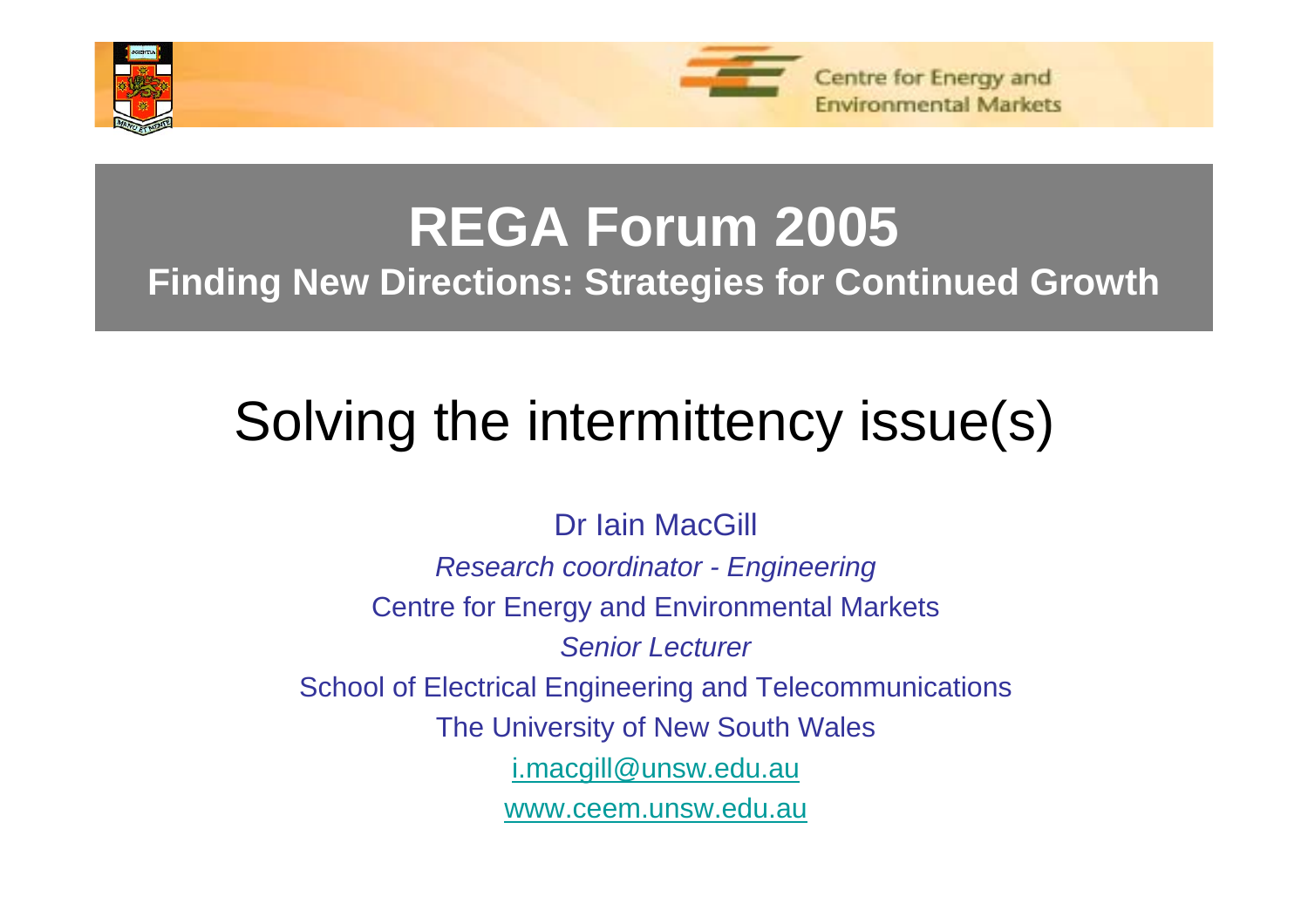



### CEEM established …

- *to formalise* growing interest + interactions between UNSW researchers in Engineering, Commerce + Economics, AGSM + more
- *through UNSW Centre* providing Australian research leadership in interdisciplinary design, analysis + assessment of energy + environmental markets, associated policy frameworks
- *in areas* of
	- Physical energy markets
	- •Energy-related derivative markets
	- •Environmental market-based approaches
	- •Policy frameworks and instruments in energy and environment
- *'New' intermittent renewables raise interesting and important questions for both NEM and associated Aust. environmental markets – eg. MRET*
- *Wind power represents the frontier of such intermittent renewables*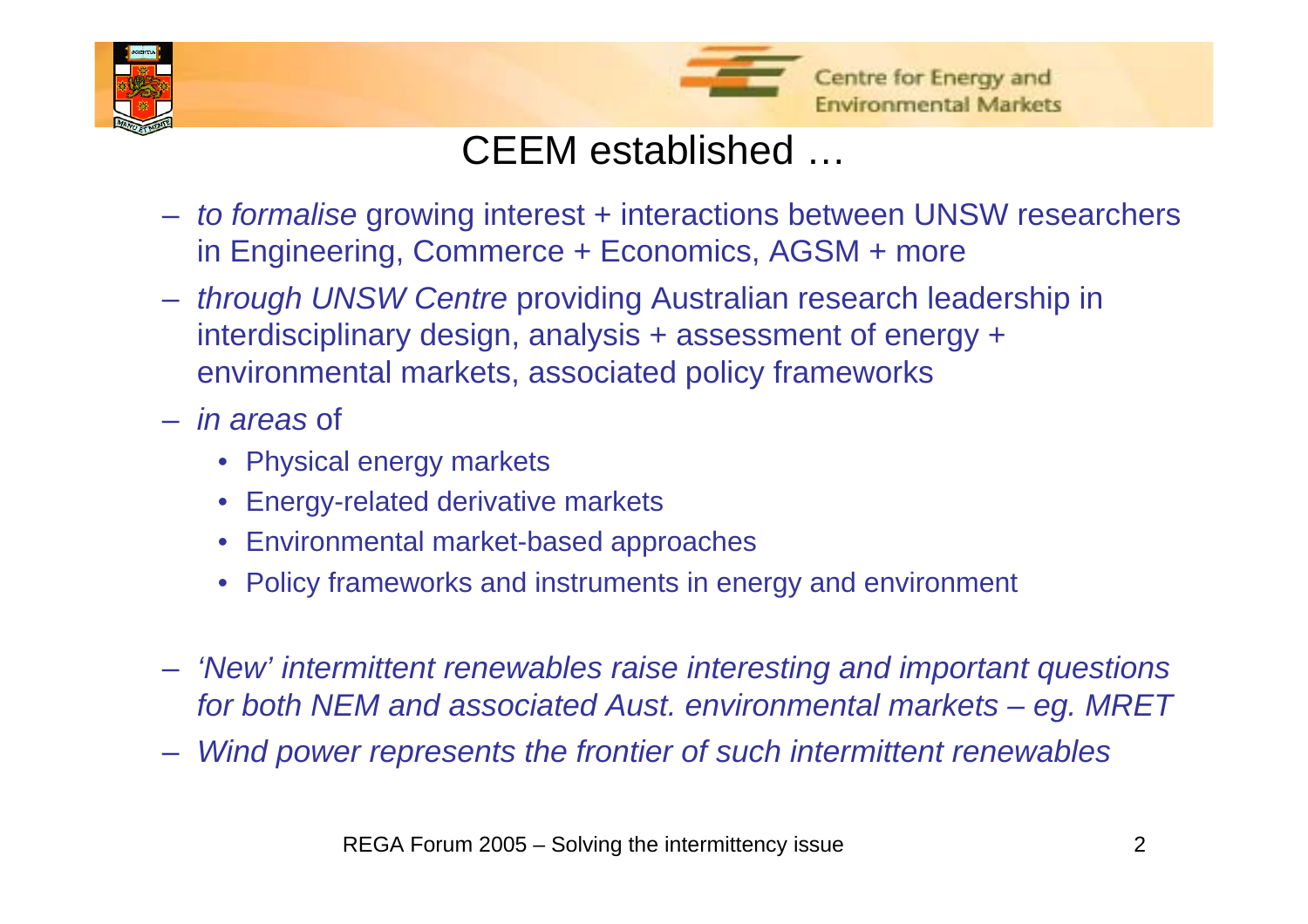



### Physical context for intermittent renewables power system integration (photo courtesy AusWEA)

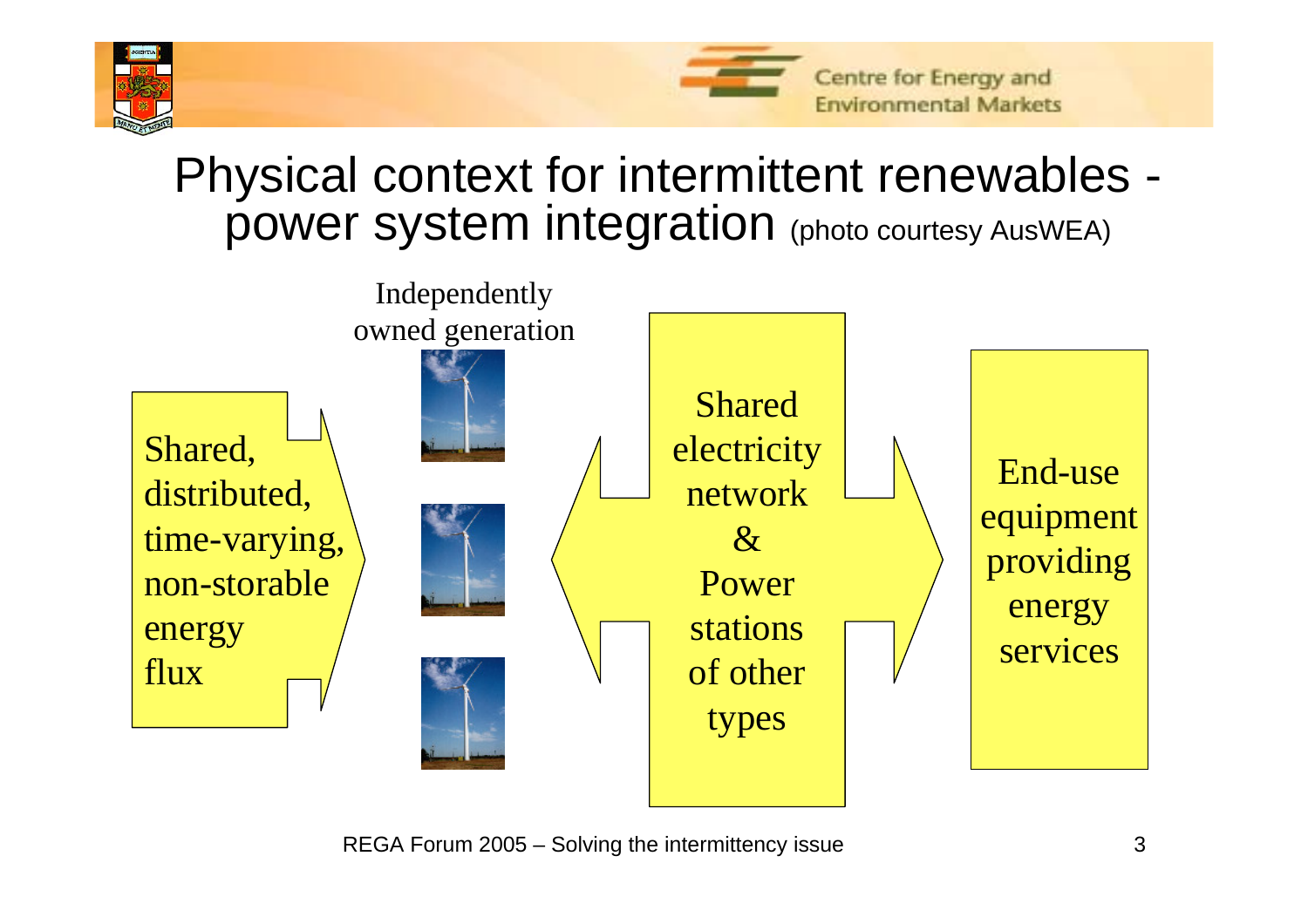



# Commercial context for intermittent renewables power system integration in NEM

Wind farms& other power stations (sellers)

#### **National Electricity Market** *Commercial activities:*

- *Spot market*
- *Derivative markets*
- *Ancillary services markets*
- *Network charges*
- *REC market*
- *Subject to constraints:*
- *Connection requirements*
- *Security requirements*
- *Regulatory requirements*

Retailers $\mathcal{X}_{\cdot}$ large end-users(buyers)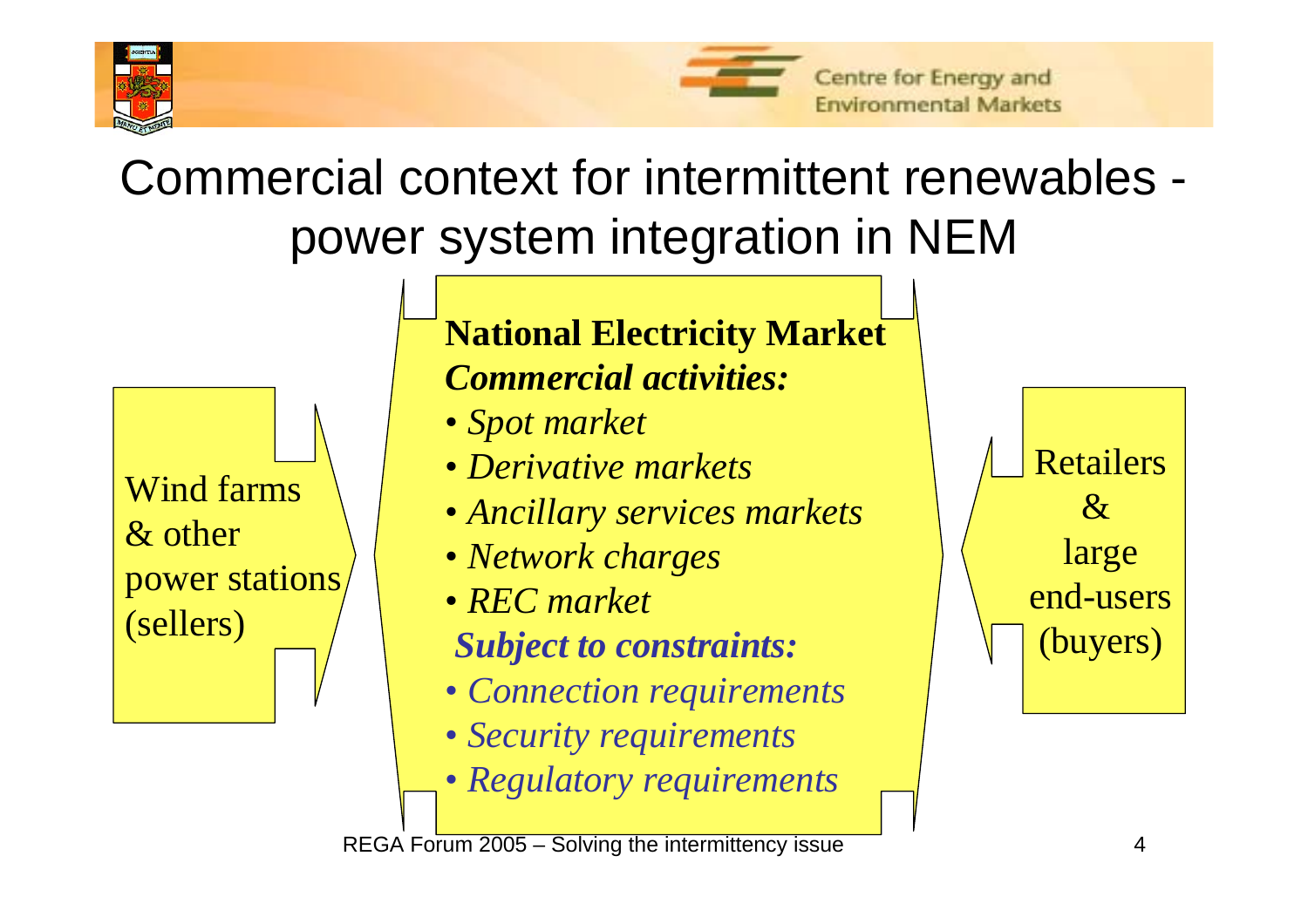



# Key issues for intermittent energy integration

- • Physical complexity:
	- Shared, non-storable, time-varying energy flux
	- Shared, non-storable, time-varying electrical energy flow in network
- $\bullet$  Commercial complexity:
	- Electricity industry infused with short- to long-term risks that are difficult to commercialise (correctly allocate to industry participants)
- $\bullet$  Institutional complexity:
	- Shared issues in energy project approvals, grid connection & management of power system security
- → High intermittent energy penetration tests adequacy of electricity *industry restructuring:*
	- $\rightarrow$  *In its technical, commercial & regulatory aspects*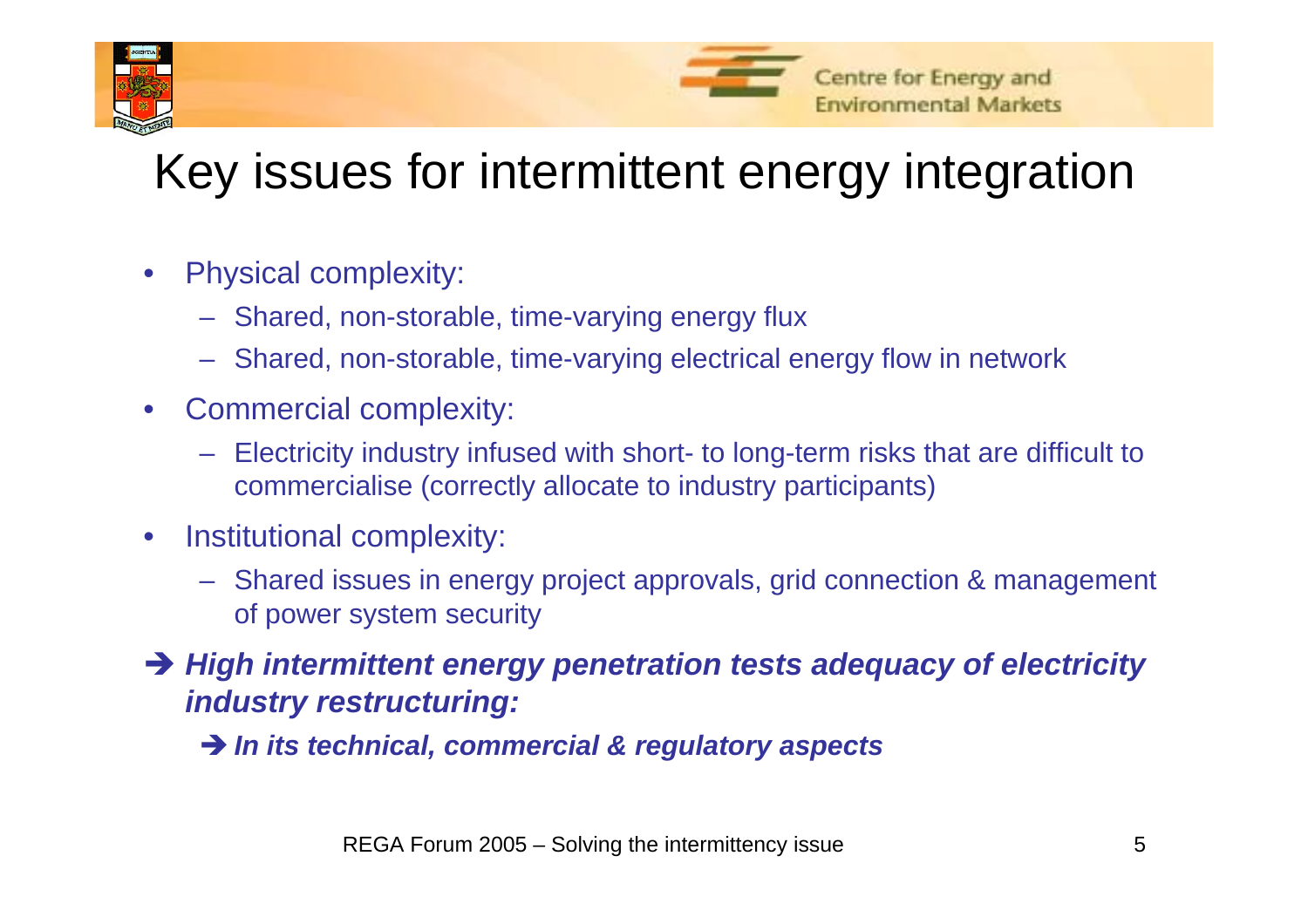



# Integrating significant intermittent renewables into power systems

- • All loads and generators have electrical flows that are
	- Variable over time
	- Never more than partially controllable
	- Somewhat unpredictable
- • Major part of network value arises b/c enables diversification
	- help manage variability and stochasticity of all power system resources (load, generation and network elements)

#### •**Wind**

- A **very reliable** but highly variable and somewhat unpredictable generation resource with limited control options
- The first such type of generation to achieve significant grid penetrations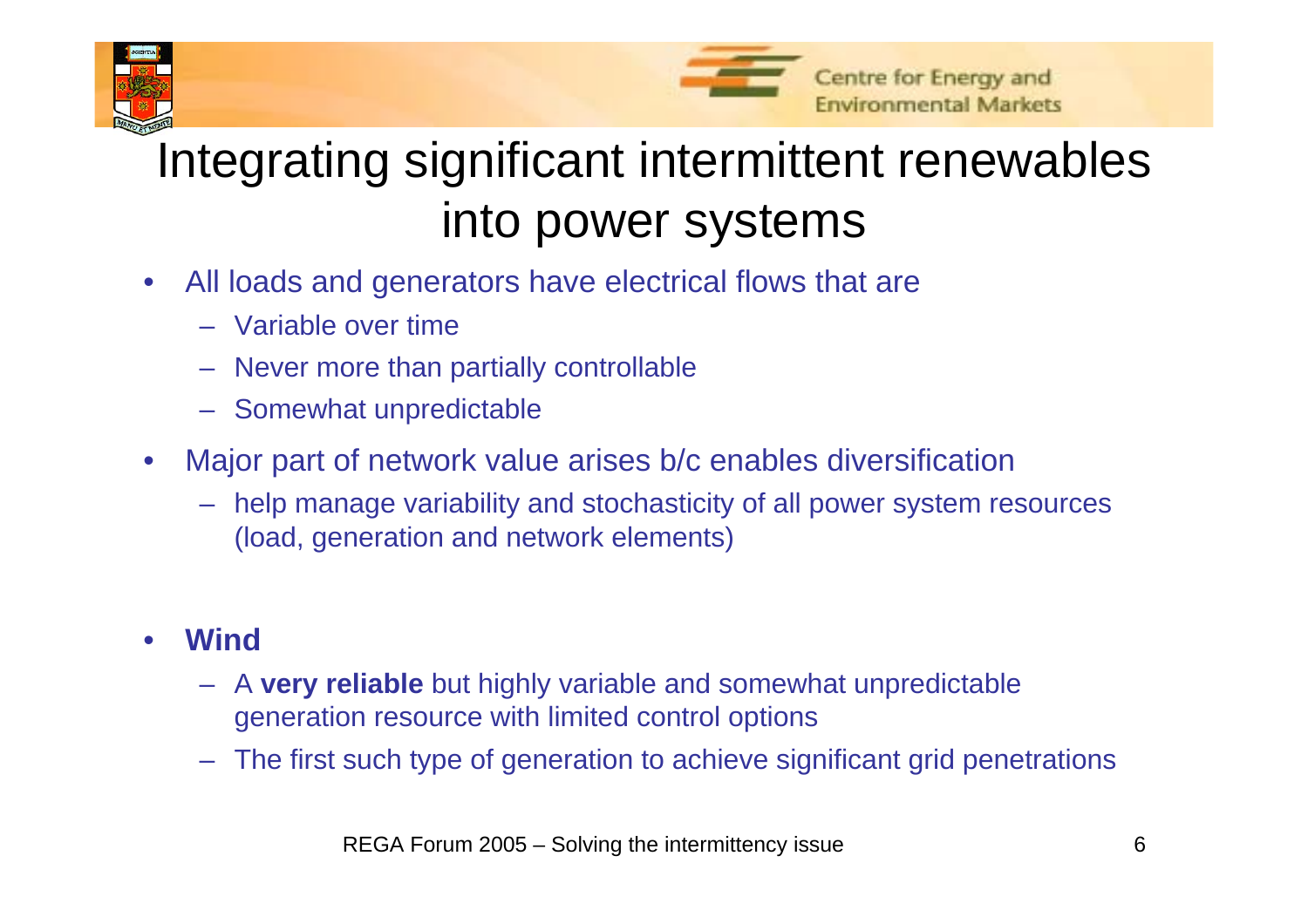



### Load variability and unpredictability

SA electricity demand cf forecasts, (NECA, Market Analysis 23-29 January, 2005)



 $\Box$  Demand difference (actual - forecast) - 12hrs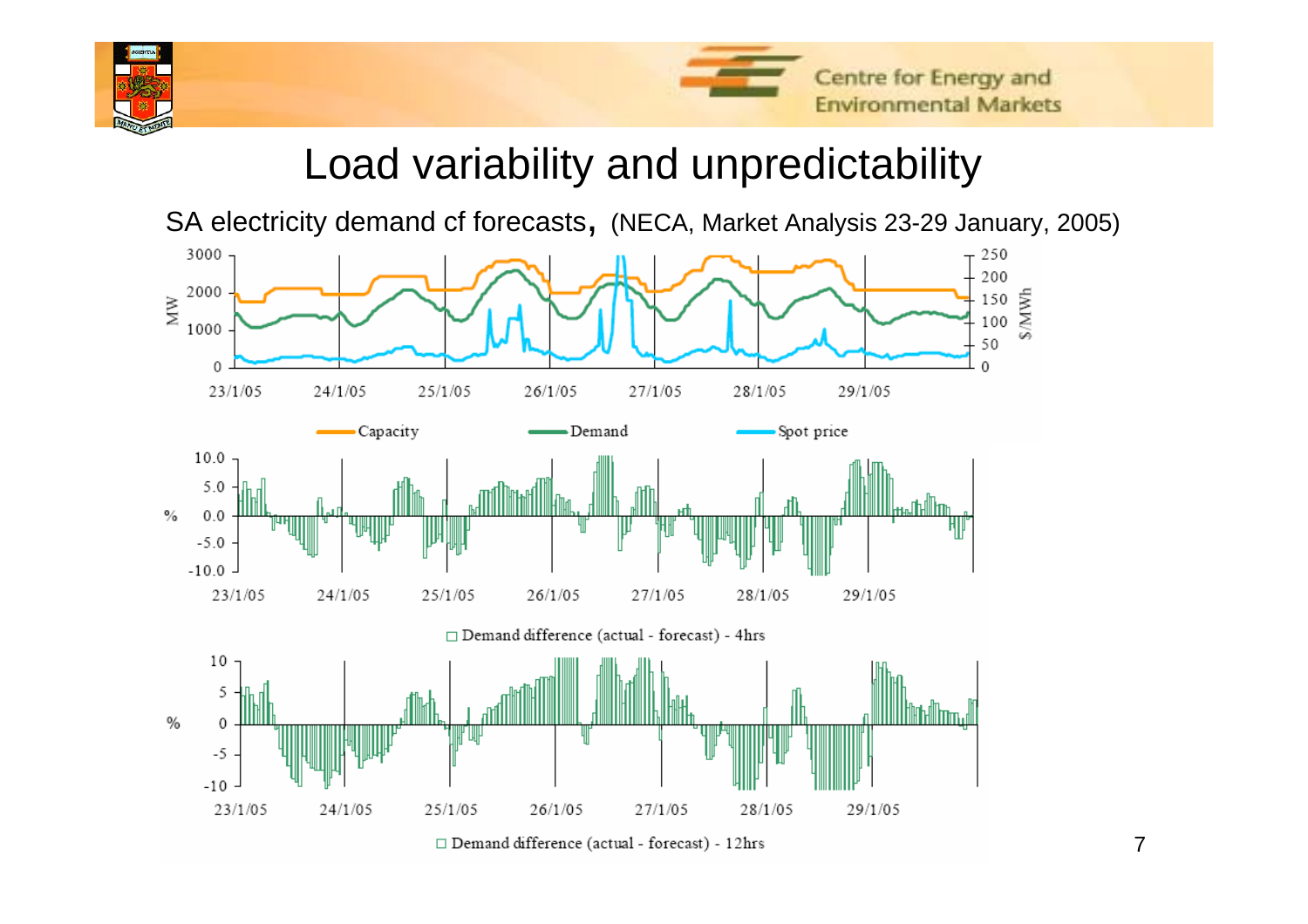

#### Gen variability + unpredictability

Transformer failure on Friday 13/8/04 causes 6 coal-fired NSW generators to trip totalling 3100MW:

Approx. 2100 MW load shed in NSW, Qld & Vic (also some in SA)

> 85 80

> 75 70

> 65

60 55

50 45

40 35

 $30<sub>1</sub>$ 25

20

 $\frac{8}{2}$  $\frac{8}{6}$ 

RRP

(www.nemmco.com.au)





50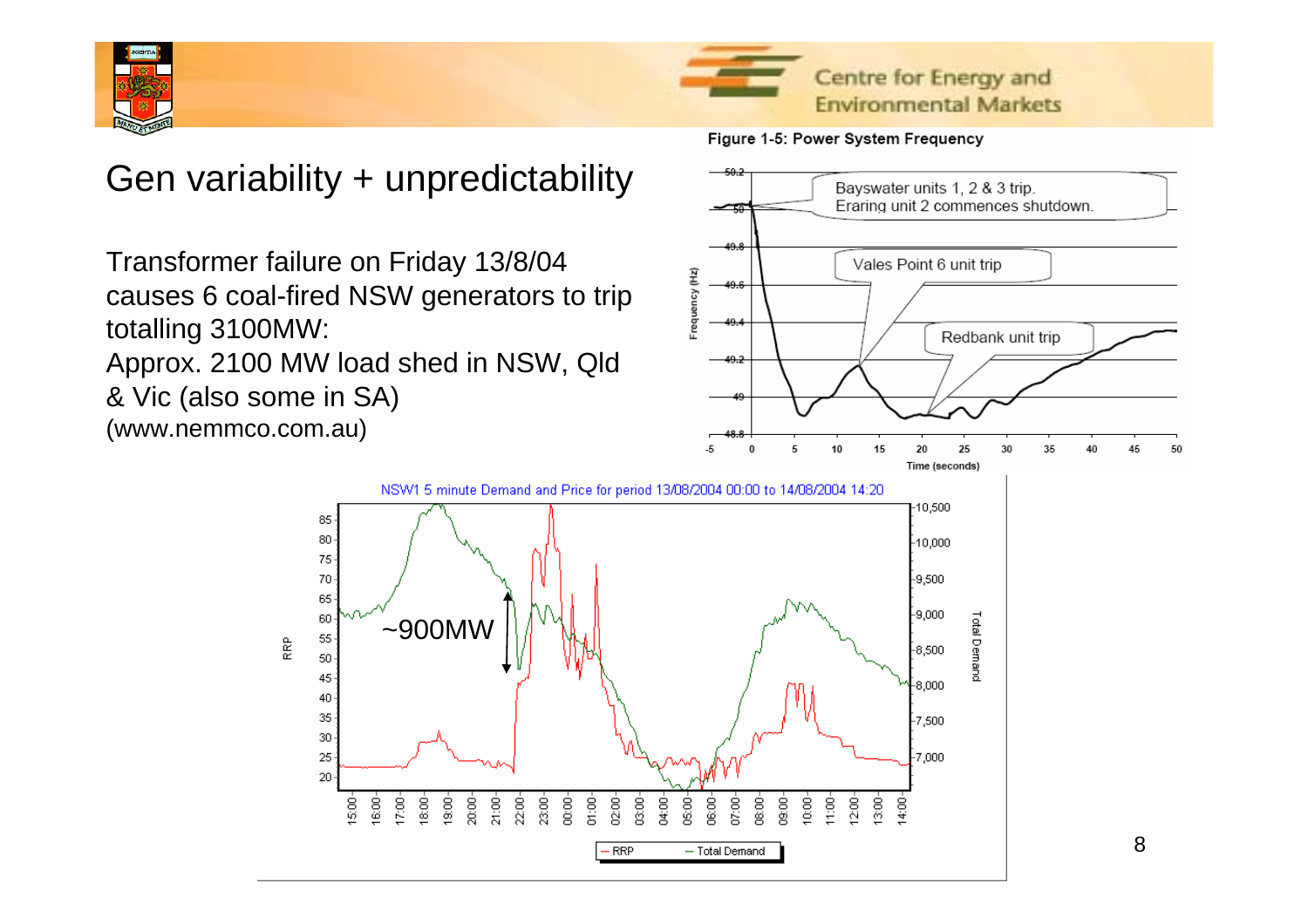

# Wind power variability + unpredictability

(Danish Data, www.windpower.org)



REGA Forum 2005 – Solving the intermittency issue 9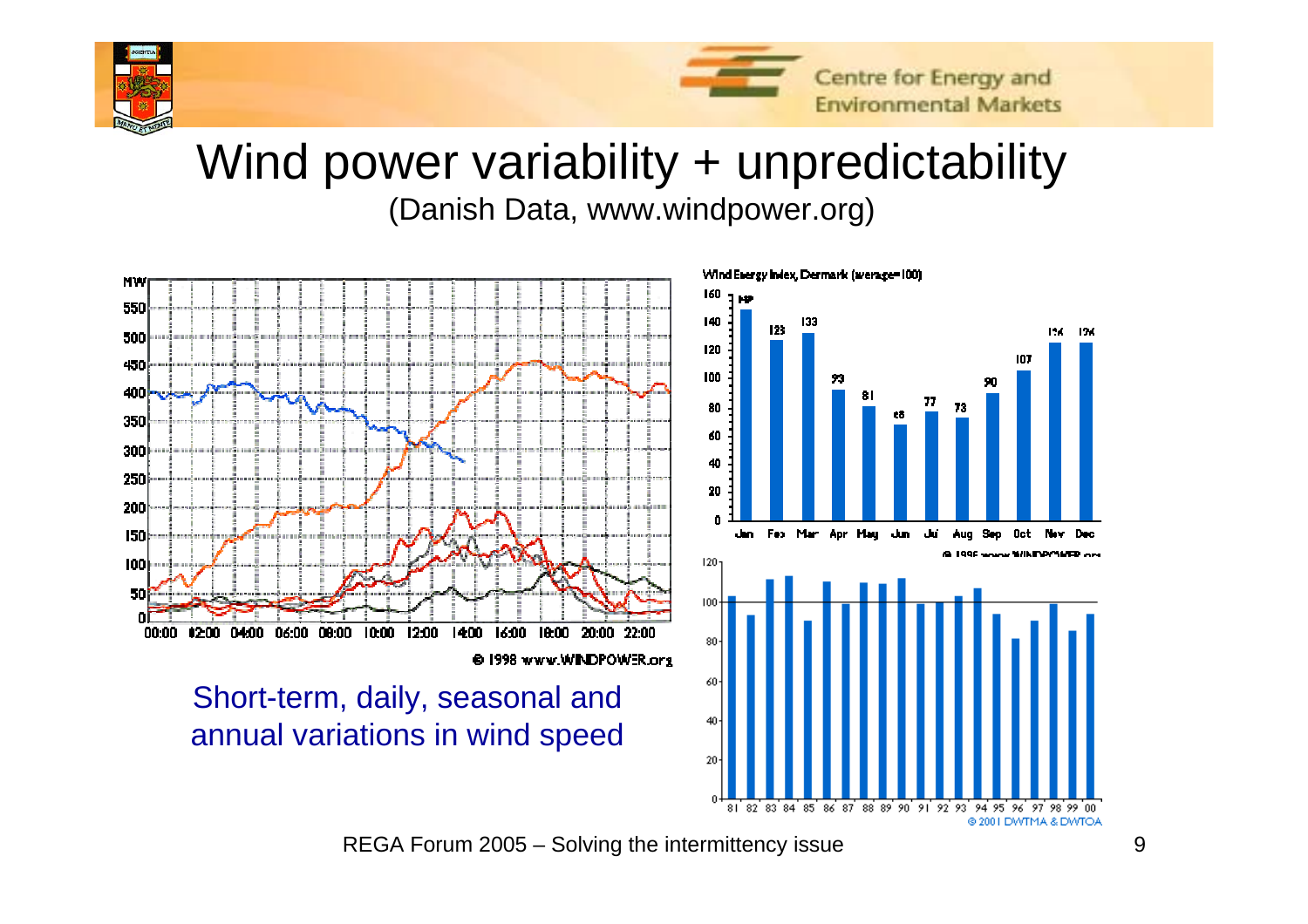

# Forecasting wind energy production

(CSIRO, *Report to NEMMCO*, 2004)



Figure 9 Root Mean Square (RMS) error for different forecast lengths and different prediction methods. Upper curves are statistically based systems, lower curves are weather forecast based systems, from Giebel et al. (2003).

REGA Forum 2005 – Solving the intermittency issue 10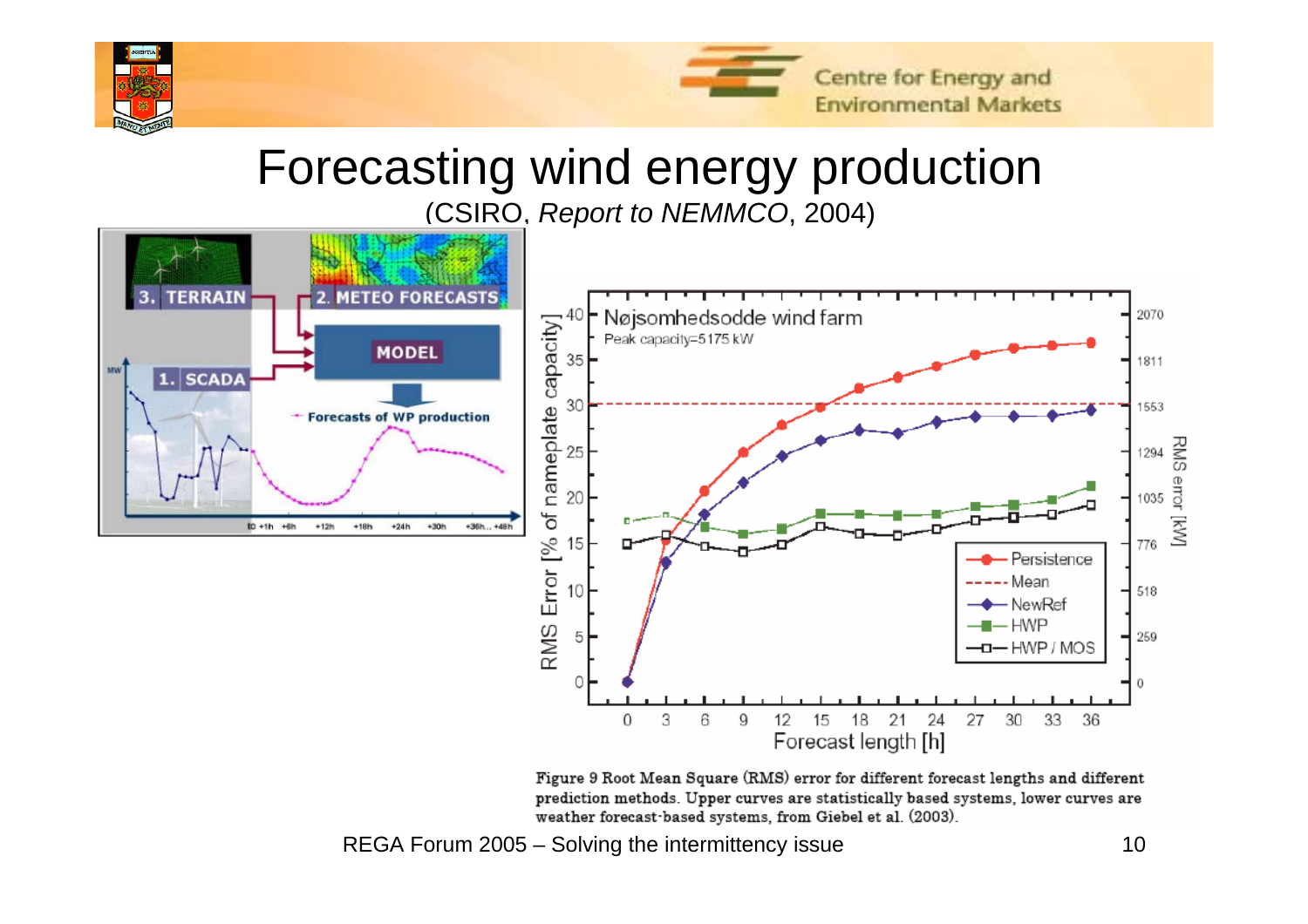



# Relevant features of the NEM for managing variability and unpredictability

- • System operation (& investment) managed by:
	- Price signals in ancillary, spot & derivative markets, and
	- Power system security considerations & associated system operator decisions
- • High intermittent energy penetration raises challenging questions for each management technique:
	- Uncertain but correlated behaviour of intermittent power output
	- "use it or lose it" nature of such renewable energy fluxes
	- Distributed nature of intermittent generation & potential location in weak parts of network
	- Present arrangements shielding intermittent renewables from some price signals and potential operator decisions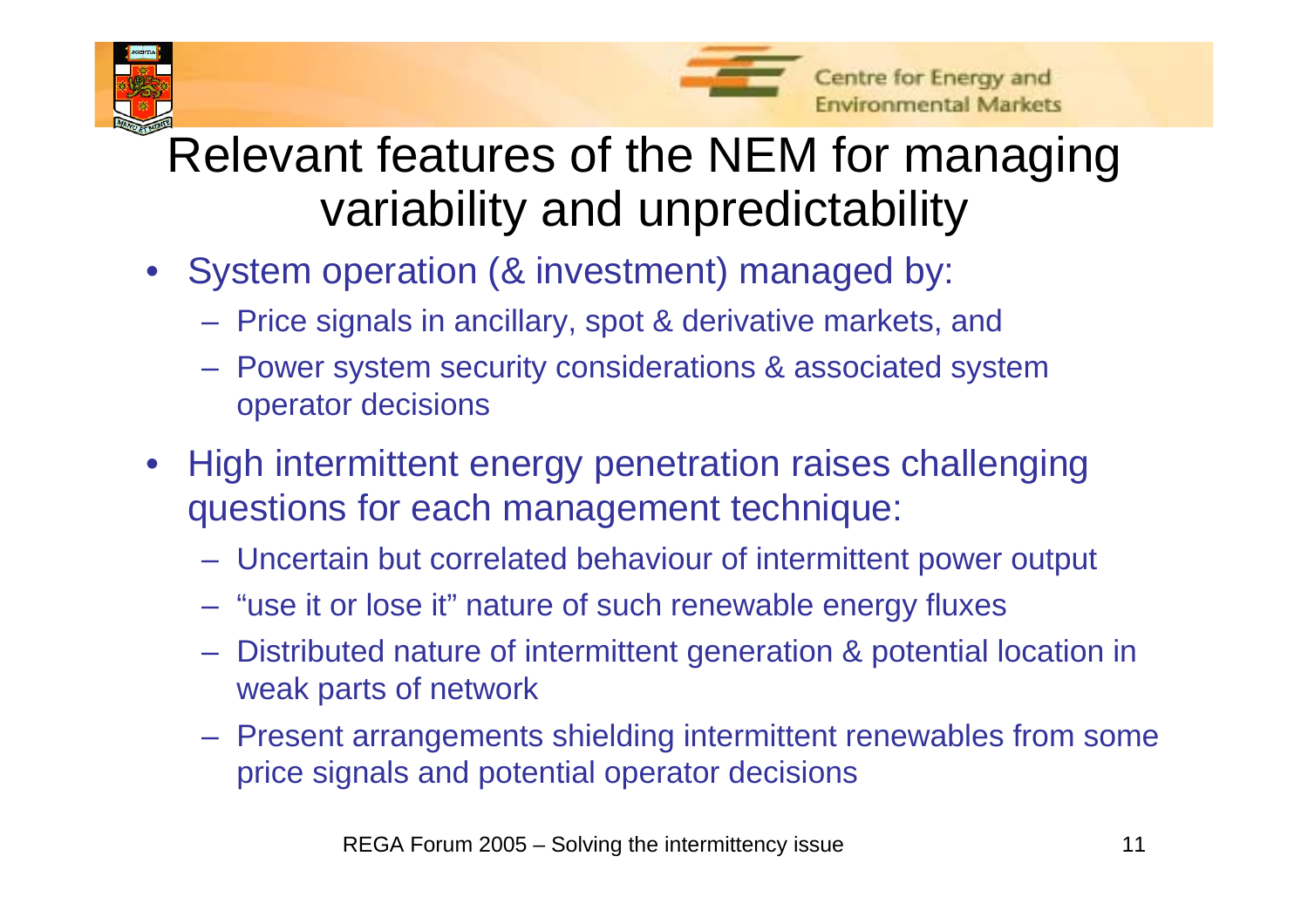



Understanding and responding to intermittent renewables issues for NEM is 'work in progress'

- NEMMCO (2003)
	- –Network management – V regulation, power quality + stability
	- –Frequency control ancillary services – increased use => costs
	- –Forecasting – increased errors in price + reserve forecasts
- Tas. Large-Scale Wind Integration Working Grp (2004)
	- Focus on security issues managing freq. for contingencies under expected system operation with Basslink + light Tas. Load
- SA ESIPC (2005)
	- **Hart Communication**  $-$  Reliability, security and price issues
	- **Hart Communication**  $-$  Installing > 500MW of wind without structural changes to NEM +  $\,$ improved safeguards means unacceptable risk to reliability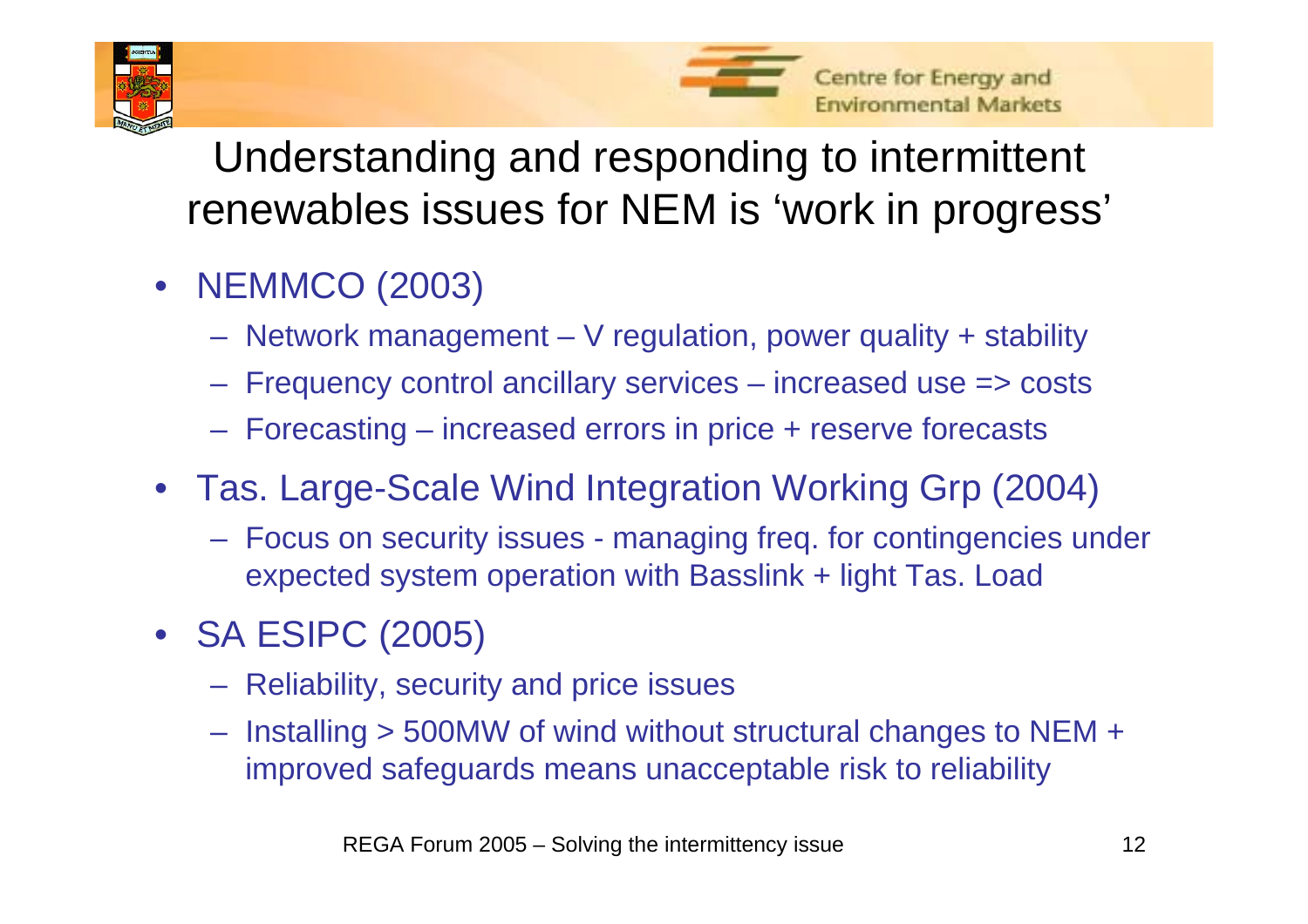



# 'Work in progress' (cont.) - WETAG (2005)

- •Management of network flows
- $\bullet$ Short term variability of wind farm output
- •Modelling of power system operational implications
- •Network connection of large scale wind generation
- •Contribution of wind generation to reserves
- •Technical standards
- •Contingency FCAS services & cost recovery
- •Information disclosure
- •Forecasting wind generation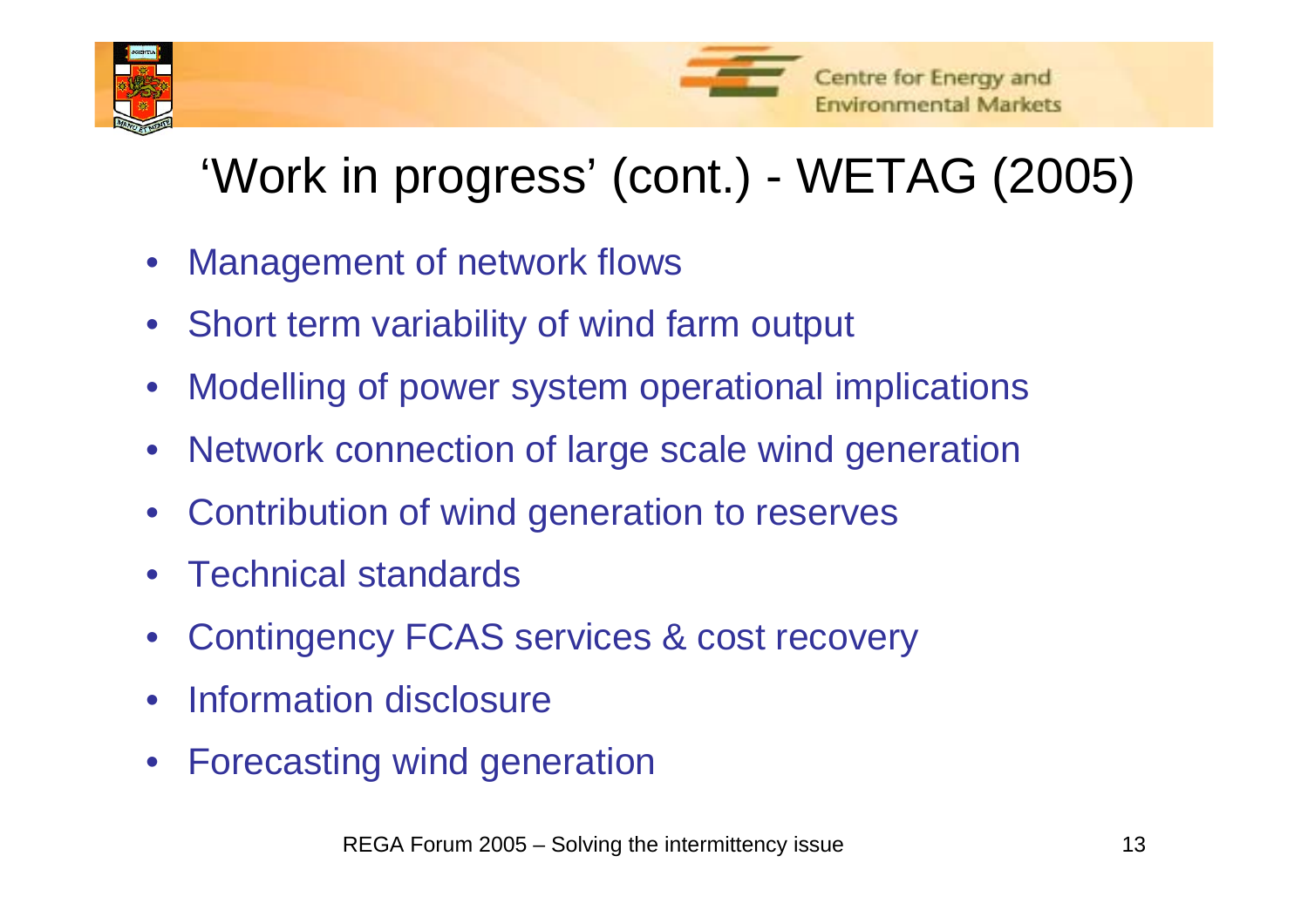



# Some international experience

- $\bullet$  Germany (DENA, 2005)
	- 20% renewables target for 2020
	- Technical solutions for integration of up to 12.5% wind in 2015 at moderate cost and Tx expansion
- $\bullet$  UK (Sustainable Development Commission, 2005)
	- Most of Renewables Obligation (7% new renewables by 2010) will be met by wind
	- Wind availability can be forecast to reasonable accuracy in the timeframe relevant to the electricity market
	- As penetration of wind output increases, additional balancing services required <sup>a</sup> cost issue rather than technical constraint
	- When wind energy accounts for 6% of total electricity generation, it displaces conventional plant at around 35% of installed capacity,
	- No technical limit to the amount of wind capacity that can be added to an electricity system – the only constraint is economics
- $\bullet$  NZ (EECA, 2005)
	- Preliminary estimates potential for appox. 20% market share wrt technical + operational issues with modern turbines, geographical dispersion + forecasting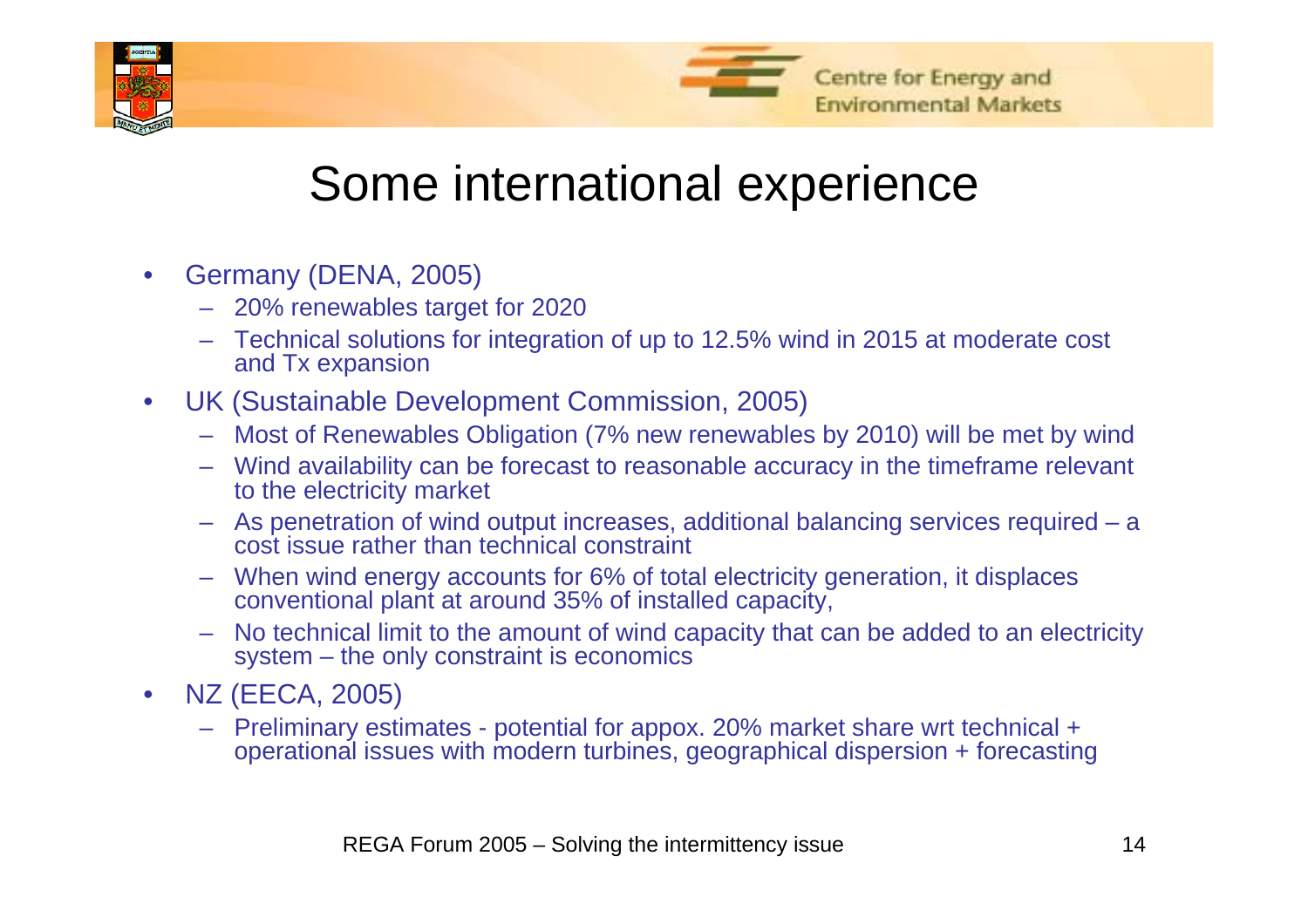



# Wind interconnection - possible ways forward

- $\bullet$  Network management
	- Improved turbine technologies + control strategies can help
	- High penetrations can still have significant local/regional impacts
	- Technical standards, pricing signals can play a useful role, strategic investments by Govts may also be required
- $\bullet$  Frequency control ancillary services
	- Short-term reserve requirements set by N-1 contingency (typically sudden loss of largest generator or interconnector flow)
	- Wind may, however, add to the use of FCAS especially regulation
	- Seems reasonable to have at least some 'causer pays'
- $\bullet$  Longer-term variability
	- Forecasting key requires real-time data from wind farms, longer-term modelling using NWP probably best done centrally (AGO, NEMMCO and CSIRO collaboration)
	- Wind's longer-term unpredictability already reflected in part through lower forward contract prices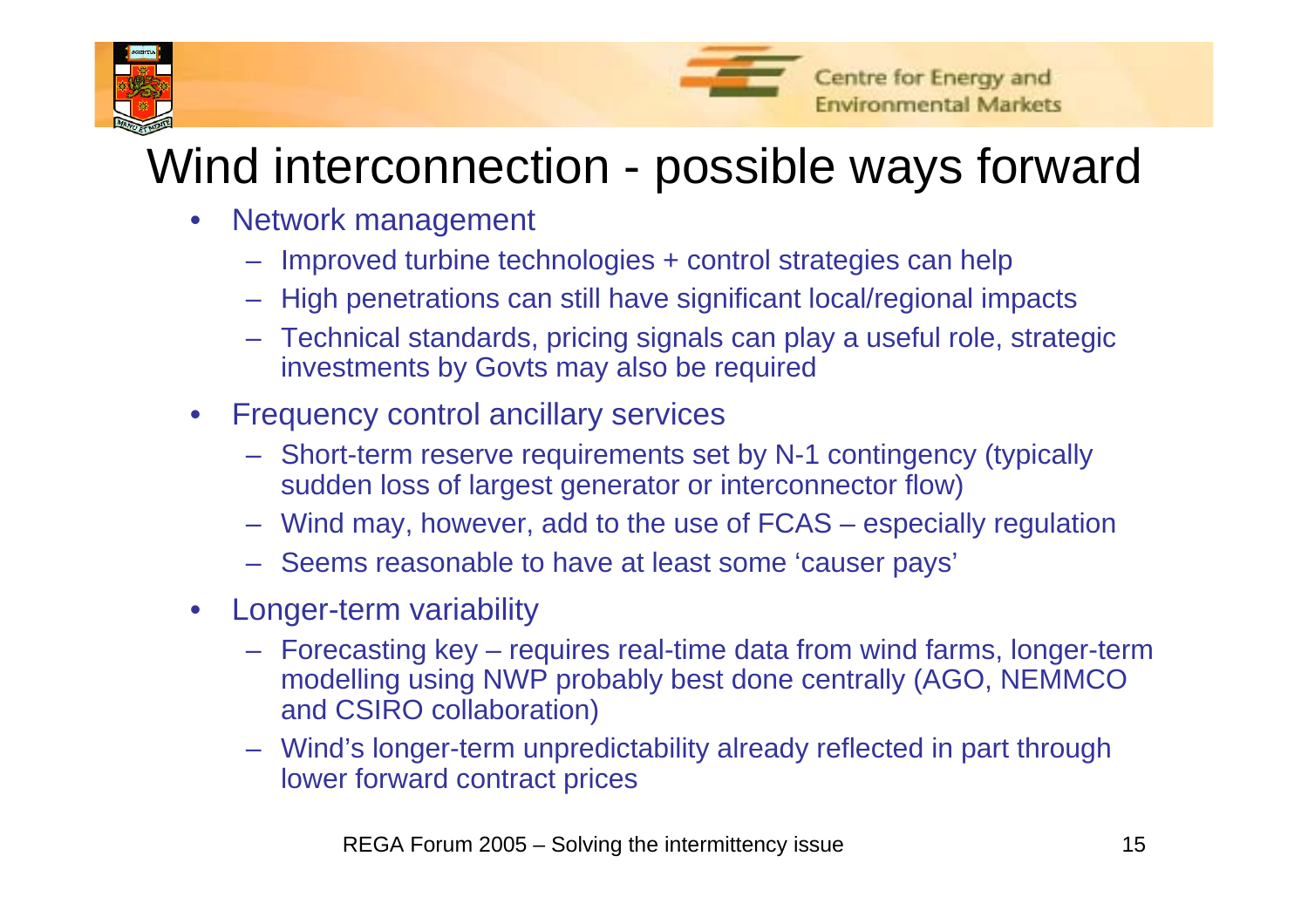



### 'Readily acceptable' wind penetrations

- $\bullet$  Readily acceptable – there are technical solutions to any associated problems that are not prohibitively expensive
- • NEM might be able to readily accept up to 8000MW *if*
	- Wind installed in progressive manner
	- Wind farms widely + evenly dispersed within NEM
	- Wind farms used advanced turbine technology + control systems with remote monitoring + control
	- Advanced wind forecasting techniques developed for regional projections up to 2 days ahead (Outhred, 2004)